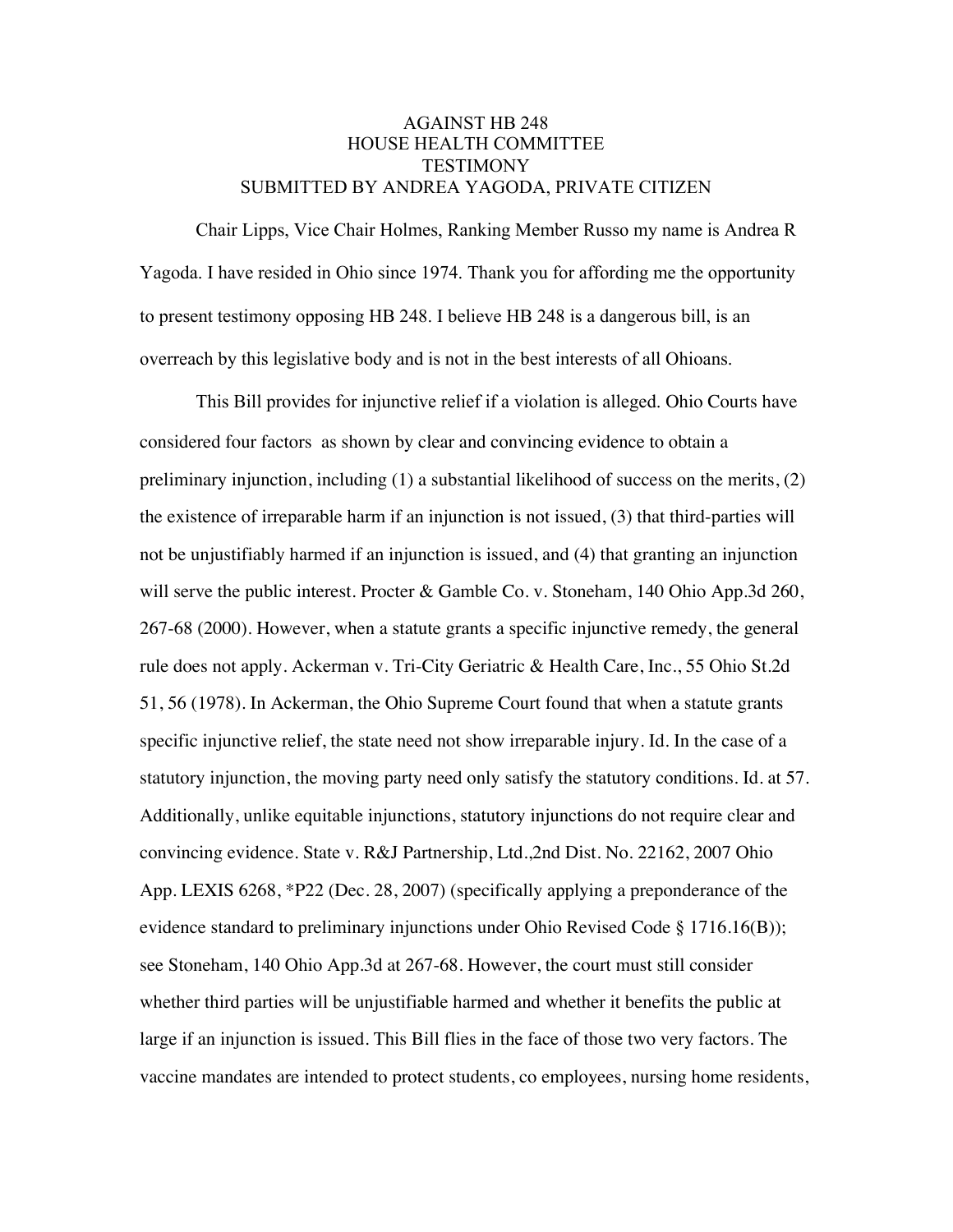hospital patients, medical staff, maintenance staff, custodial staff, etc from an infectious disease which may be carried and spread by those who refuse to get vaccinated. This Bill fails to recognize the harm to OTHERS by the refusal of an individual to be vaccinated. Employers, nursing homes, businesses, hospitals, schools have a responsibility to keep everyone who resides in or works at those facilities safe. This Bill even prohibits an individual, business, etc from "requesting" that one be vaccinated. Makes it impossible for an institution to separate those who refuse to be vaccinated to protect others as not allowed to even inquire as to vaccination status. I cannot speak for Rep. Gross but I would not want my parent in an assisted living facility or a nursing home where the aides are not vaccinated. These were the most vulnerable population during the pandemic. Most families could not afford to remove them from these facilities to keep them safe. Families could not provide the assistance or did not have the facilities to keep their elderly family members safe like ramps, extended doorways to accommodate walkers, wheelchairs, etc. Structures like bars in the shower, etc. What does this Bill do to protect these Ohioans? What does this Bill to protect the other students in schools, patients in hospitals, co employees? Nothing. It endangers them. One has a right not to receive a vaccine but you do not have the right to infect others and endanger their safety and well being.

Also it appears that this Bill gives anyone who wants to file a Complaint standing whether they are directly affected or not. This is not the law in Ohio. One must generally have standing to file a civil action. Further I find it offensive that this Bill awards attorney fees and court costs. Why is this treated differently than any other civil action? If I am brutally beaten and sue I am not awarded attorney fees and court costs. I would challenge Rep. Gross to point to a civil action beside civil rights where one is awarded attorney fees and costs. Further, this Bill gives a judge the authority to impose "any other civil penalty the court deems appropriate". This gives a judge too much authority. I cannot think of any statute that gives a Judge this authority.